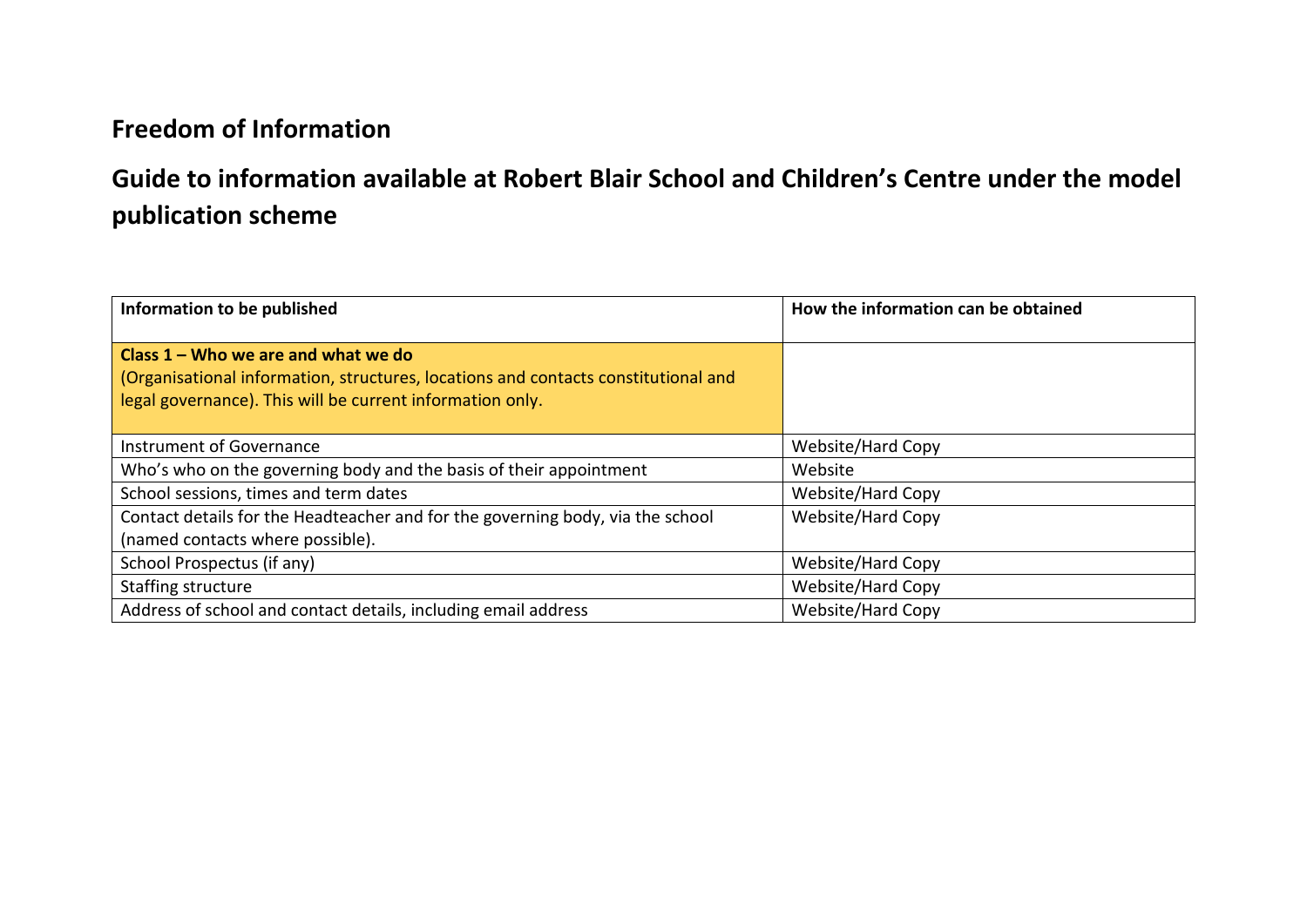| Class $2$ – What we spend and how we spend it                                                                                                                                       |           |
|-------------------------------------------------------------------------------------------------------------------------------------------------------------------------------------|-----------|
| (Financial information relating t projected and actual income and expenditure,<br>procurement, contracts and financial audit). Current and previous financial year as a<br>minimum. |           |
| Annual budget plan and financial statements                                                                                                                                         | Hard Copy |
| Capital funding                                                                                                                                                                     | Hard Copy |
| Financial audit reports                                                                                                                                                             | Hard Copy |
| Pay Policy                                                                                                                                                                          | Hard Copy |

| Class 3 – What our priorities are and how we are doing                                                                |                   |
|-----------------------------------------------------------------------------------------------------------------------|-------------------|
| (Strategies and plans, performance indicators, audits, inspections and reviews).<br>Current information as a minimum. |                   |
| School profile (if any)                                                                                               | Hard Copy         |
| Performance data or a direct link to it                                                                               | Website/Hard Copy |
| Performance Management policy and procedures adopted by the governing body                                            | Hard Copy         |
| The School's future plans - SDP                                                                                       | Hard Copy         |
| Safeguarding and Child Protection policy                                                                              | Website/Hard Copy |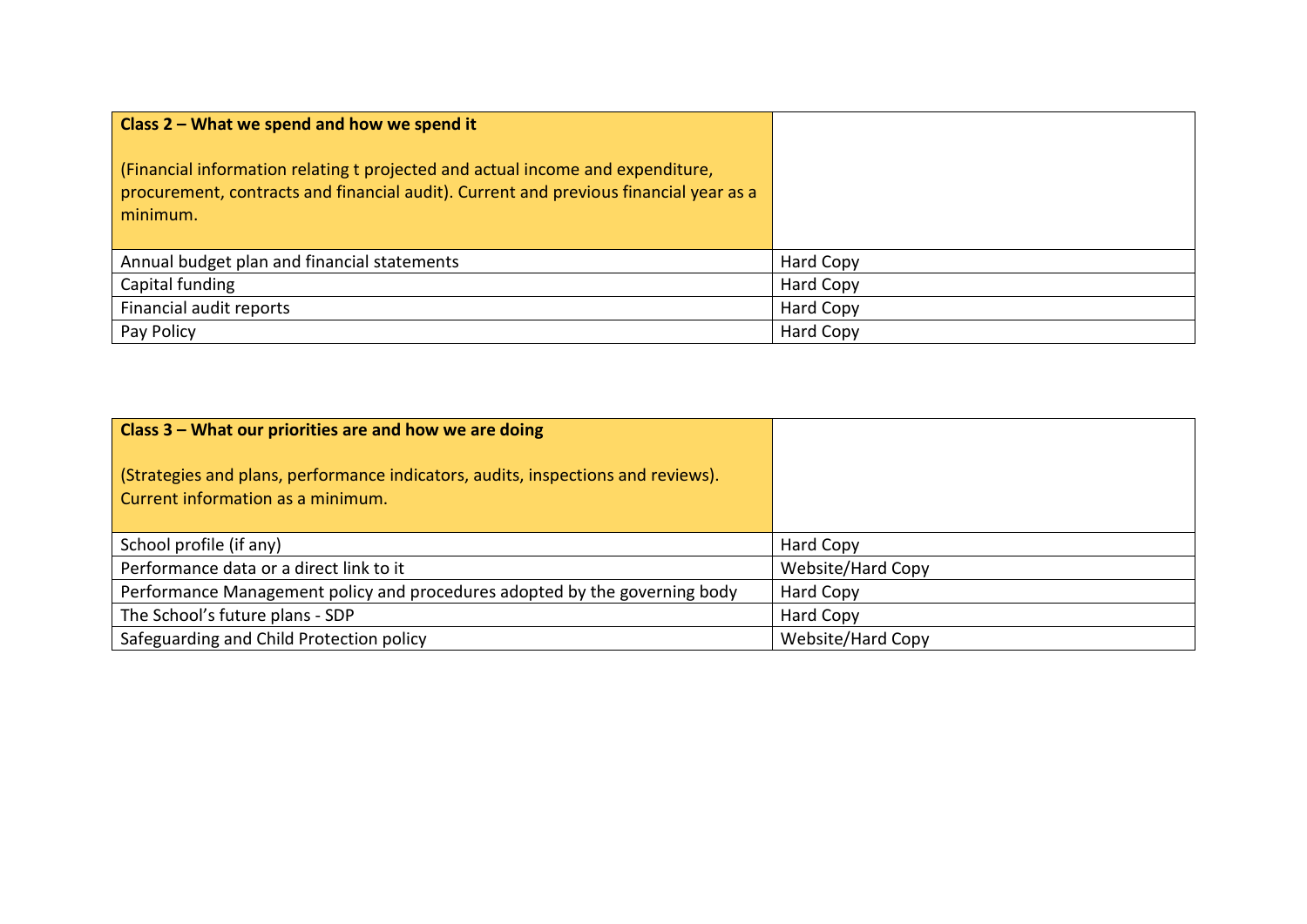| Class 4 – How we make decisions                                                                        |                                                   |
|--------------------------------------------------------------------------------------------------------|---------------------------------------------------|
| (Decision making processes and records of decisions)<br>Current and previous three years as a minimum. |                                                   |
| Admissions policy decisions (not individual admission decisions) – where applicable                    | Website/Hard Copy                                 |
| Agendas and minutes of meetings of the full governing body. (NB this will exclude                      | Full Governing Body (FBG) minutes on Website/Hard |
| information that is properly regarded as private to the meetings).                                     | Copy                                              |
|                                                                                                        | Agendas – Hard Copy                               |
| Agendas and minutes of meetings of the governing body's sub-committees (NB this                        | Hard Copy                                         |
| will exclude information that is properly regarded as private to the meetings)                         |                                                   |

| Class 5 – Our policies and procedures                                                                                                                                                                                                              |                                                                                                                          |
|----------------------------------------------------------------------------------------------------------------------------------------------------------------------------------------------------------------------------------------------------|--------------------------------------------------------------------------------------------------------------------------|
| (Current written protocols, policies and procedures for delivering our services and<br>responsibilities). Current information only.                                                                                                                |                                                                                                                          |
| Records management and personal data policies, including:                                                                                                                                                                                          |                                                                                                                          |
| Records retention, destruction and archive policies<br>Data Protection (including information sharing policies)<br><b>Health and Safety</b><br>Freedom of Information policy<br>Safer Recruitment and Retentions policy<br><b>Child Protection</b> | Hard Copy<br>Website/Hard Copy<br>Website/Hard Copy<br><b>Website/Hard Copy</b><br><b>Hard Copy</b><br>Website/Hard Copy |
| <b>Pupil and Curriculum Policies</b>                                                                                                                                                                                                               |                                                                                                                          |
| Equality policy                                                                                                                                                                                                                                    | Website/Hard Copy                                                                                                        |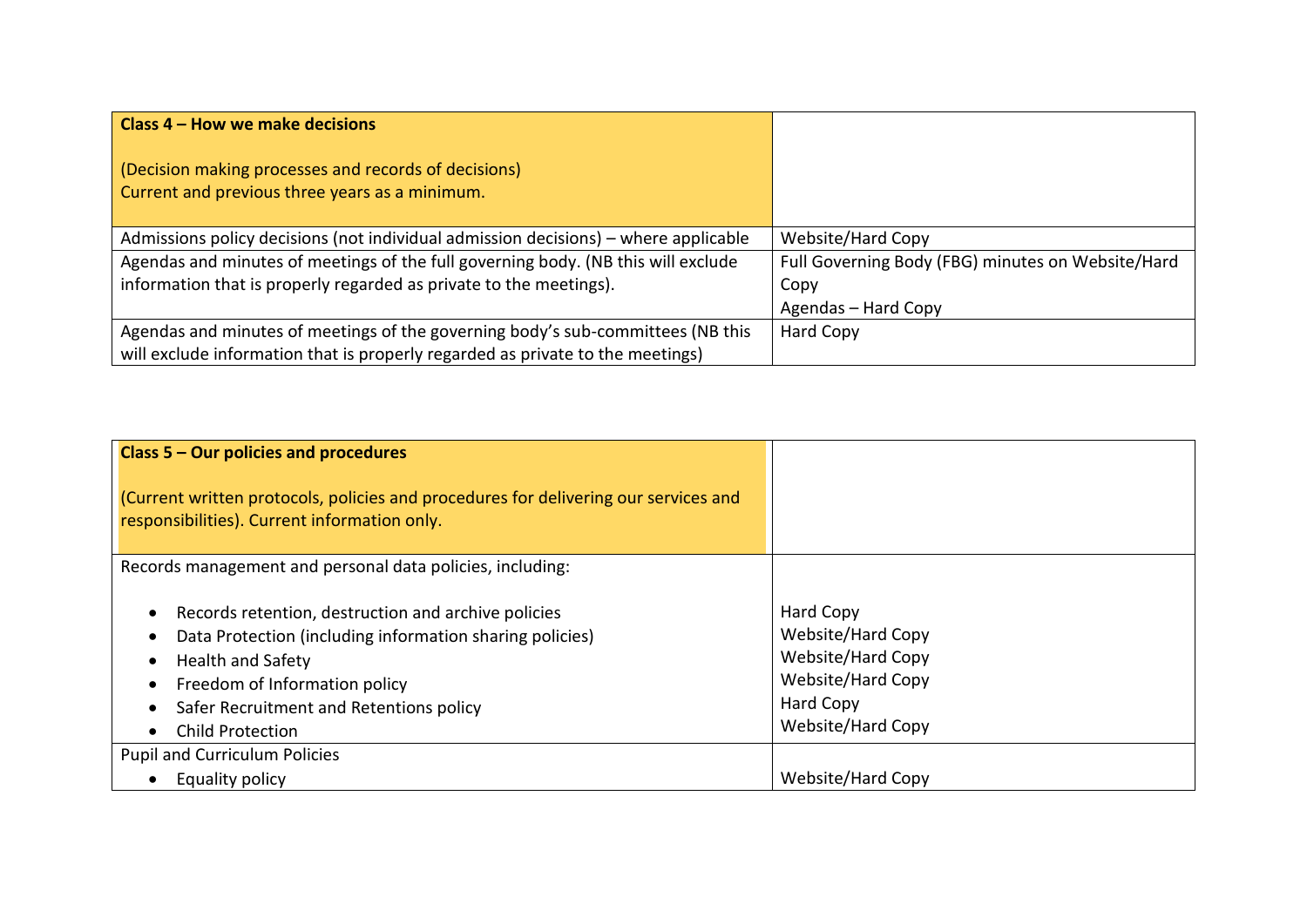| Attendance policy                                                                                                                                                | Website/Hard Copy                                                                |
|------------------------------------------------------------------------------------------------------------------------------------------------------------------|----------------------------------------------------------------------------------|
| E-safety policy                                                                                                                                                  | Website/Hard Copy                                                                |
| <b>Religious Education policy</b><br>Collective Worship policy<br><b>Medical Needs policy</b><br>SRE policy                                                      | Website/Hard Copy<br>Website/Hard Copy<br>Website/Hard Copy<br>Website/Hard Copy |
|                                                                                                                                                                  |                                                                                  |
| Charging regimes and policies                                                                                                                                    |                                                                                  |
| This should include details of any statutory charging regimes. Charging policies<br>should include charges made for information routinely published. They should | Website/Hard Copy                                                                |
| clearly state what costs are to be recovered, the basis on which they are made and                                                                               |                                                                                  |
| how they are calculated.                                                                                                                                         |                                                                                  |

| <b>Class <math>6</math> – Lists and Registers</b>                                                 |           |
|---------------------------------------------------------------------------------------------------|-----------|
| Currently maintained lists and registers only (this does not include the attendance<br>register). |           |
| Curriculum information and statutory instruments                                                  | Hard Copy |
| Disclosure logs                                                                                   | Hard Copy |
| Asset register                                                                                    | Hard Copy |
| Any information the school is currently legally required to hold in publicly available            | Hard Copy |
| registers                                                                                         |           |